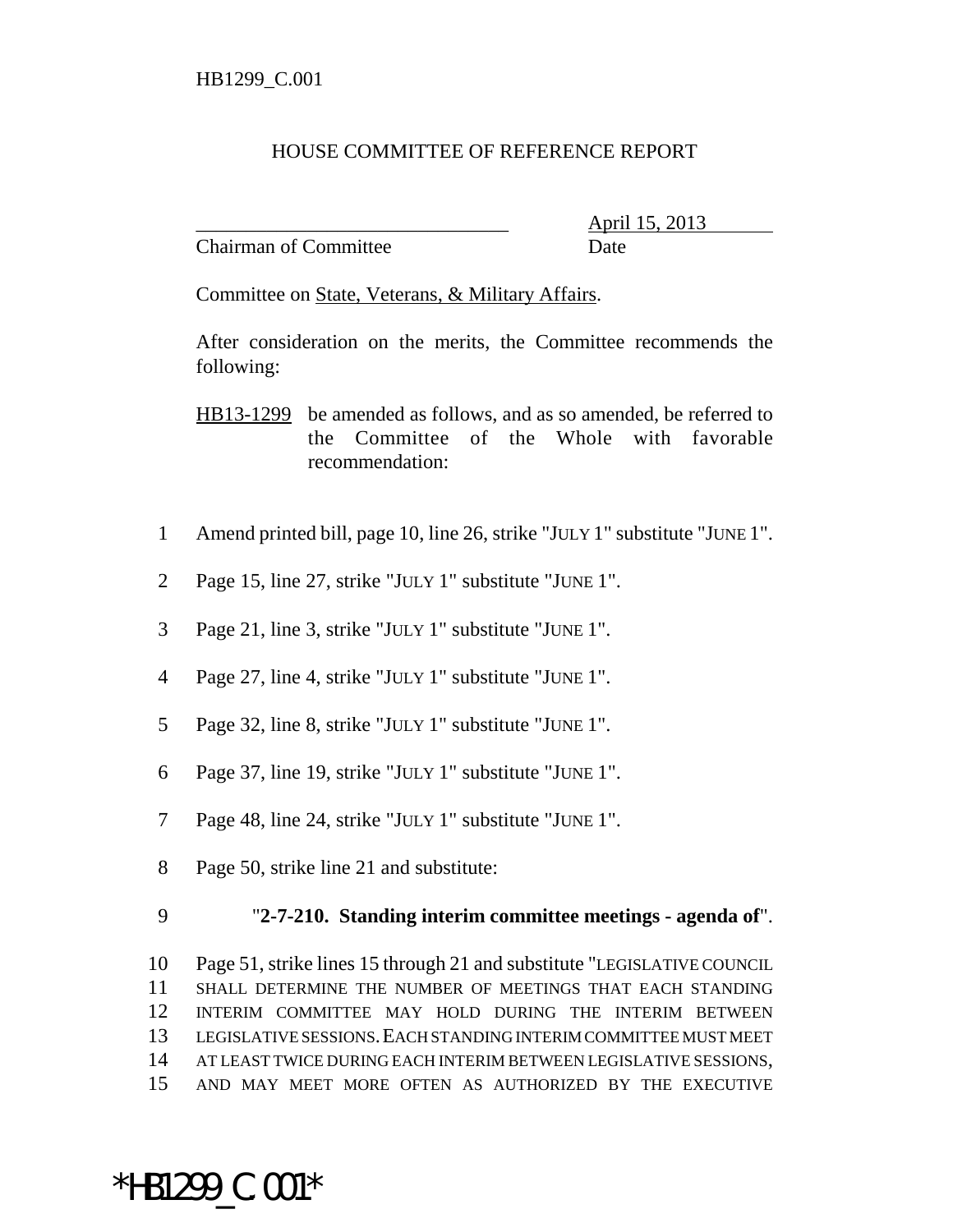COMMITTEE, TO DEVELOP ITS POLICIES AND PROGRAMS, TO REVIEW ANY

PERFORMANCE PLAN DEVELOPED PURSUANT TO SECTION 2-7-212 (3), AND

TO CONSIDER ANY".

 Page 52, strike lines 17 through 19 and substitute "PRIORITIZED STUDIES TO BE CONDUCTED AND ADD THE PRIORITIZED STUDIES TO THE".

Page 53, line 3, before "INTERIM" insert "NEW".

Page 56, strike line 26 and substitute:

8 "(3) (a) (I) EXCEPT AS PROVIDED IN SUBPARAGRAPH (II) OF THIS PARAGRAPH (a), NO LATER THAN NOVEMBER 1, 2013, AND NO LATER THAN".

Page 56, line 27, strike "JANUARY 2" and substitute "NOVEMBER 1".

Page 57, after line 6 insert:

 "(II) (A) THE DEPARTMENT OF HIGHER EDUCATION WILL SATISFY 14 THE REQUIREMENTS IN THIS SUBSECTION (3) THROUGH THE MASTER PLAN FOR POSTSECONDARY EDUCATION THAT THE COLORADO COMMISSION ON 16 HIGHER EDUCATION MAINTAINS AS DESCRIBED IN SECTION 23-1-108 (1.5), C.R.S., AND ANY PERFORMANCE CONTRACTS THAT THE COLORADO COMMISSION ON HIGHER EDUCATION NEGOTIATES AND ENTERS INTO WITH THE GOVERNING BOARDS OF THE STATE INSTITUTIONS OF HIGHER EDUCATION AS SPECIFIED IN SECTION 23-5-129,C.R.S. THE DEPARTMENT OF HIGHER EDUCATION SHALL ENSURE THAT COPIES OF THE MASTER PLAN AND PERFORMANCE CONTRACTS BE SUBMITTED TO THE JOINT BUDGET COMMITTEE AND THE MEMBERS OF THE STANDING EDUCATION INTERIM COMMITTEE AND SHALL POST THE MASTER PLAN AND PERFORMANCE CONTRACTS TO ITS OFFICIAL WEB SITE AND THE OFFICIAL WEB SITE OF THE OFFICE OF STATE PLANNING AND BUDGETING.

 (B) THE STATE AUDITOR, IN CONDUCTING A PERFORMANCE AUDIT OF THE DEPARTMENT OF HIGHER EDUCATION AS SPECIFIED IN SUBSECTION (5) OF THIS SECTION, SHALL CONSIDER THE EXTENT TO WHICH THE GOALS OF THE MASTER PLAN AND THE ASSOCIATED PERFORMANCE CONTRACTS HAVE BEEN ACHIEVED.".

Page 58, line 24, strike "THEREAFTER SO" and substitute "THEREAFTER.".

## \*HB1299  $C.001*$   $2-$